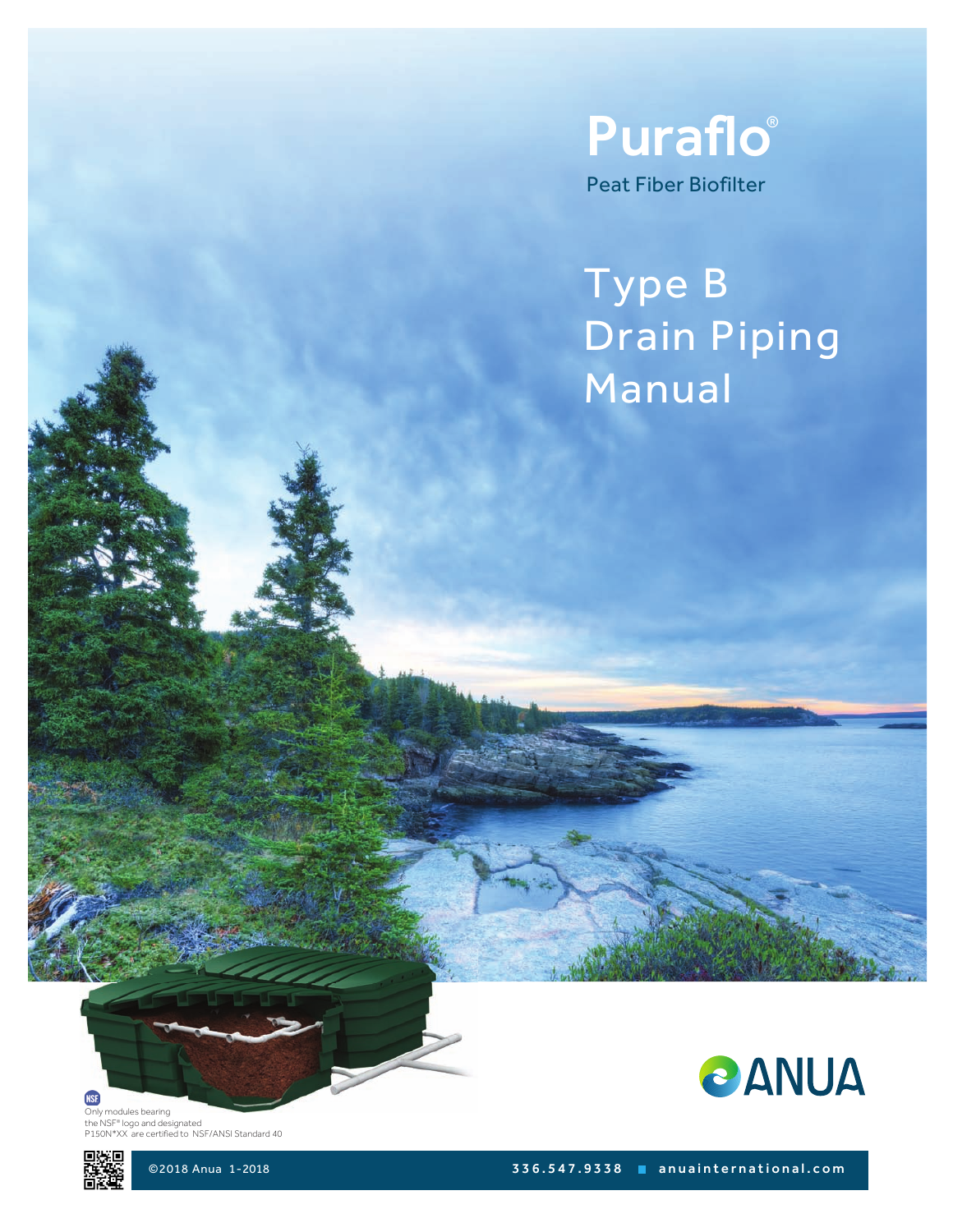## NOTE: Not to scale



## NOTES:

- 1. All piping and fittings <3 inch diameter must be a minimum schedule 40 rated.
- 2. Minimum pipe size diameter from module to main line is 1.5 inches.
- 3. Minimum main line diameter to sample chamber is 3 inches.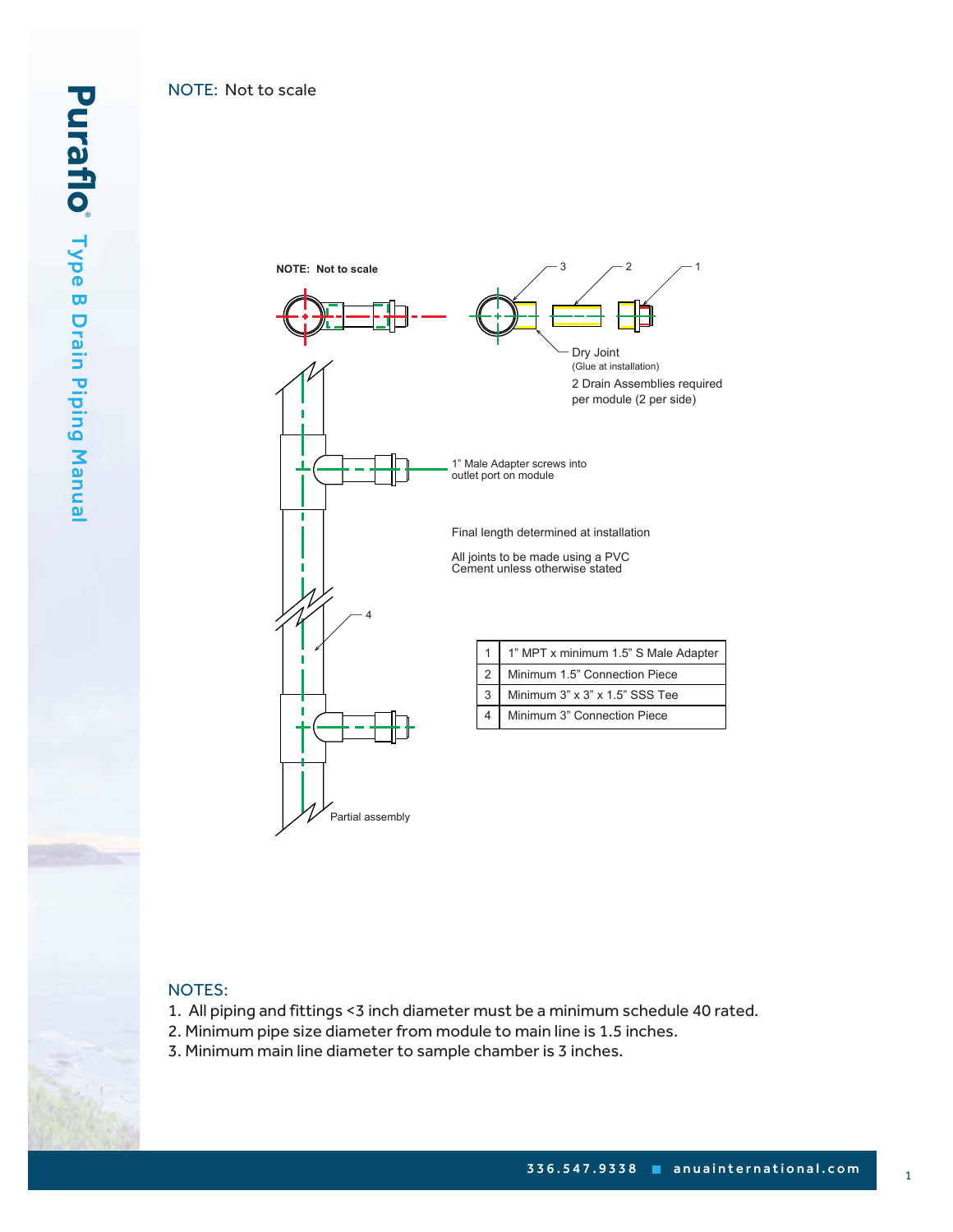

## NOTE:

Threaded inserts not used for drainage (opposite those in use). Must be plugged.